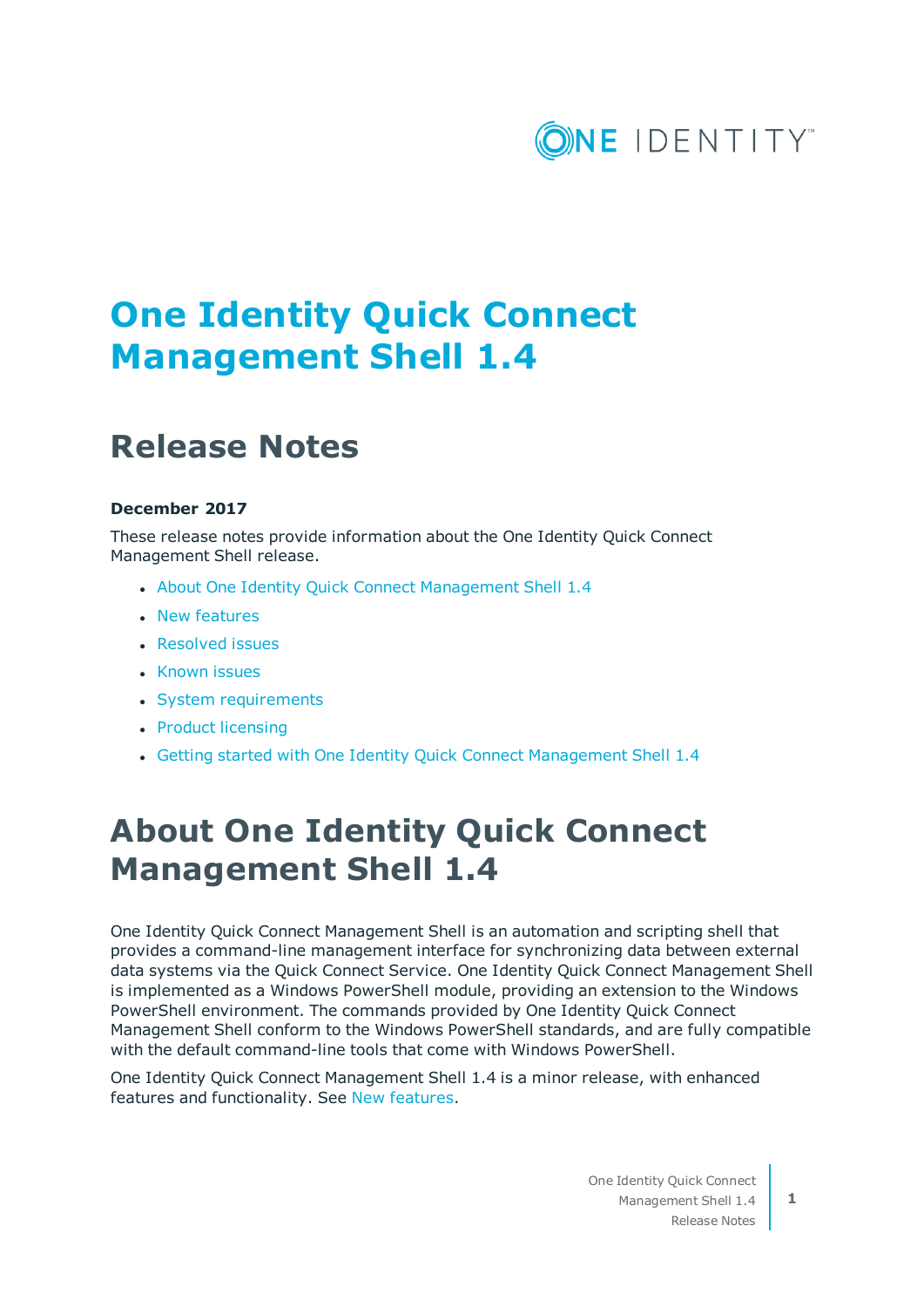# <span id="page-1-0"></span>**New features**

New features in One Identity Quick Connect Management Shell 1.4:

- <sup>l</sup> **Rebranded to One Identity**. This product was rebranded as One Identity Quick Connect Management Shell.
- <sup>l</sup> **Support for One Identity Quick Connect Sync Engine version 5.5**. This version of One Identity Quick Connect Management Shell fully supports One Identity Quick Connect Sync Engine 5.5. For more information on the new features that One Identity Quick Connect Sync Engine 5.5 provides, see the Release Notes supplied with One Identity Quick Connect Sync Engine 5.5.

See also:

**[Resolved](#page-1-1) issues** 

## <span id="page-1-1"></span>**Resolved issues**

<span id="page-1-2"></span>There are no resolved issues for this release.

## **Known issues**

The following is a list of issues, including those attributed to third-party products, known to exist at the time of release.

#### **Table 1: Known issues**

| Known issue                                                                                                                                                                                                                                                                                      | Issue ID |
|--------------------------------------------------------------------------------------------------------------------------------------------------------------------------------------------------------------------------------------------------------------------------------------------------|----------|
| The Get-QCSyncHistoryDetails cmdlet may fail to provide synchronization<br>history details for some categories of objects, such as processed objects or<br>objects not meeting scope conditions.<br><b>WORKAROUND</b><br>Contact technical support for more information on this issue.           | 161077   |
| Unexpected behavior when you are using the Get-QCObject cmdlet: The<br>names of object attributes you specify in the cmdlet parameters are case<br>sensitive. As a result, the cmdlet may fail to perform the requested operation<br>if you do not enter the attribute names in the proper case. | 161203   |
| <b>WORKAROUND</b>                                                                                                                                                                                                                                                                                |          |

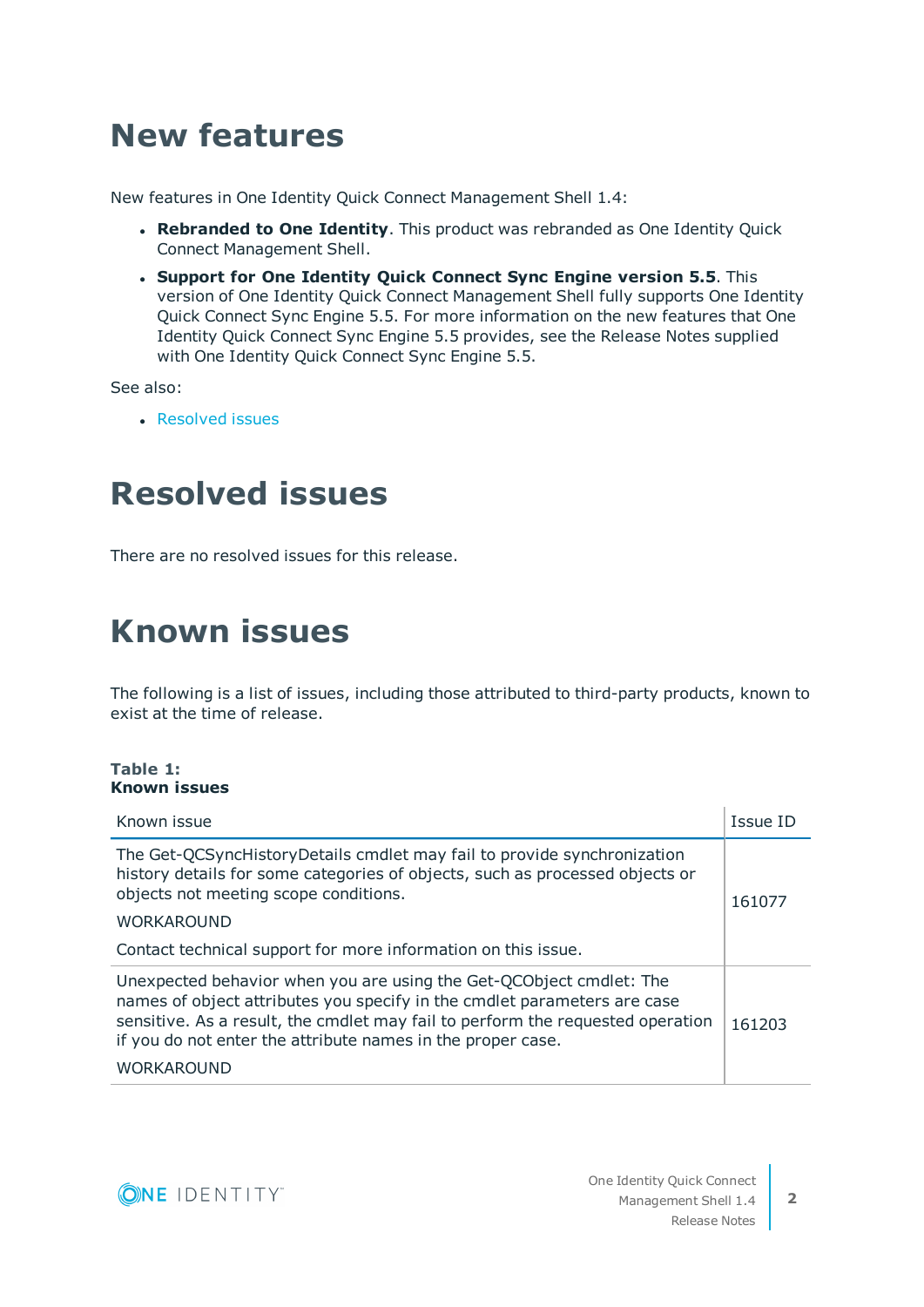| Known issue                                                                                                                                                                                                                                                                                  | <b>Issue ID</b> |
|----------------------------------------------------------------------------------------------------------------------------------------------------------------------------------------------------------------------------------------------------------------------------------------------|-----------------|
| Check to make sure you use the proper case in the attribute names specified<br>in the cmdlet parameters.                                                                                                                                                                                     |                 |
| The Get-QCWorkflowStatus cmdlet may erroneously return the status<br>"Started" for a completed workflow whose results were cancelled and not<br>committed. This issue only affects the workflows that were run manually in<br>the Quick Connect Administration Console.<br><b>WORKAROUND</b> | 272009          |
| Use the Quick Connect Administration Console to view the correct status of<br>the workflow.                                                                                                                                                                                                  |                 |

# <span id="page-2-0"></span>**System requirements**

Before installing One Identity Quick Connect Management Shell 1.4, ensure that your system meets the following minimum hardware and software requirements.

| <b>Requirement</b>       | <b>Details</b>                                                                                              |
|--------------------------|-------------------------------------------------------------------------------------------------------------|
| Operating system         | You computer must run one of the following operating<br>systems (both x86 and x64 platforms are supported): |
|                          | • Microsoft Windows Server 2016                                                                             |
|                          | • Microsoft Windows Server 2012 R2 with or without<br>any Service Pack                                      |
|                          | • Microsoft Windows Server 2012 with or without any<br>Service Pack                                         |
|                          | • Microsoft Windows Server 2008 R2 with or without<br>any Service Pack                                      |
|                          | • Microsoft Windows Server 2008 with or without any<br>Service Pack                                         |
|                          | • Microsoft Windows Server 2003 with Service Pack 1<br>or $2$                                               |
|                          | • Microsoft Windows XP with Service Pack 2 or 3                                                             |
|                          | • Microsoft Windows 7 with or without any Service Pack                                                      |
| Microsoft .NET Framework | Microsoft .NET Framework 4.0                                                                                |
|                          |                                                                                                             |

#### **Table 2: System requirements**

One Identity Quick Connect One Identity Quick Connect Sync Engine 5.5 Sync Engine

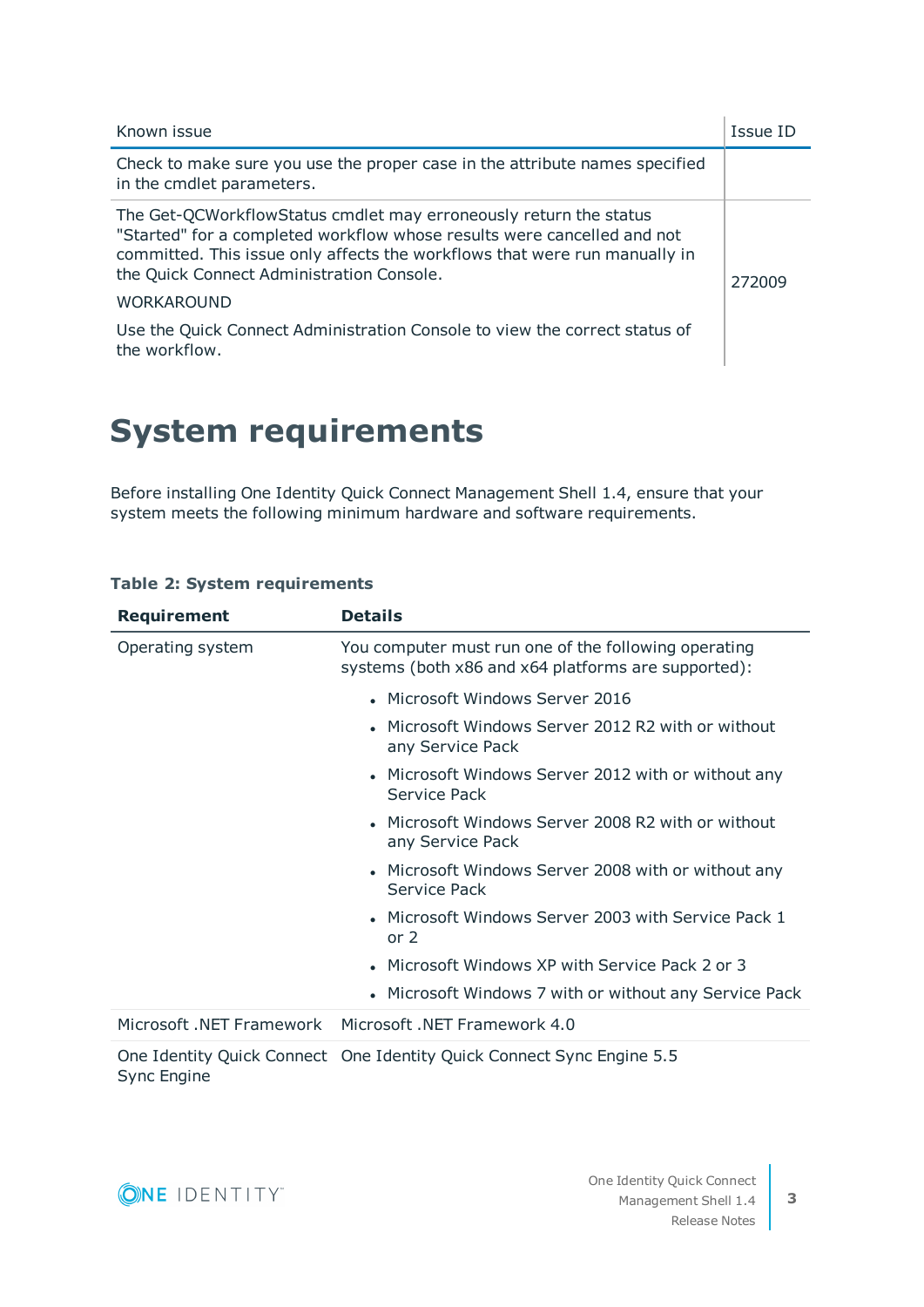| <b>Requirement</b> | <b>Details</b>                                                                                                                                                                          |
|--------------------|-----------------------------------------------------------------------------------------------------------------------------------------------------------------------------------------|
|                    | You can install One Identity Quick Connect Management<br>Shell on any computer joined to the Active Directory<br>domain in which One Identity Quick Connect Sync Engine is<br>deployed. |
| Windows PowerShell | Your computer must have one of the following versions<br>installed:                                                                                                                     |
|                    | • Windows PowerShell 4.0                                                                                                                                                                |
|                    | • Windows PowerShell 3.0                                                                                                                                                                |

### **Upgrade and compatibility**

One Identity Quick Connect Management Shell version 1.4 is upgradeable from version 1.2 or later. For instructions, see Upgrade and installation [instructions](#page-4-0).

## <span id="page-3-0"></span>**Product licensing**

<span id="page-3-1"></span>This product does not require licensing.

# **Getting started with One Identity Quick Connect Management Shell 1.4**

- Upgrade and installation [instructions](#page-4-0)
- Opening One Identity Quick Connect [Management](#page-4-1) Shell
- Cmdlet naming [conventions](#page-5-0)
- $\cdot$  [Getting](#page-5-1) help
- [Contents](#page-6-0) of the release package

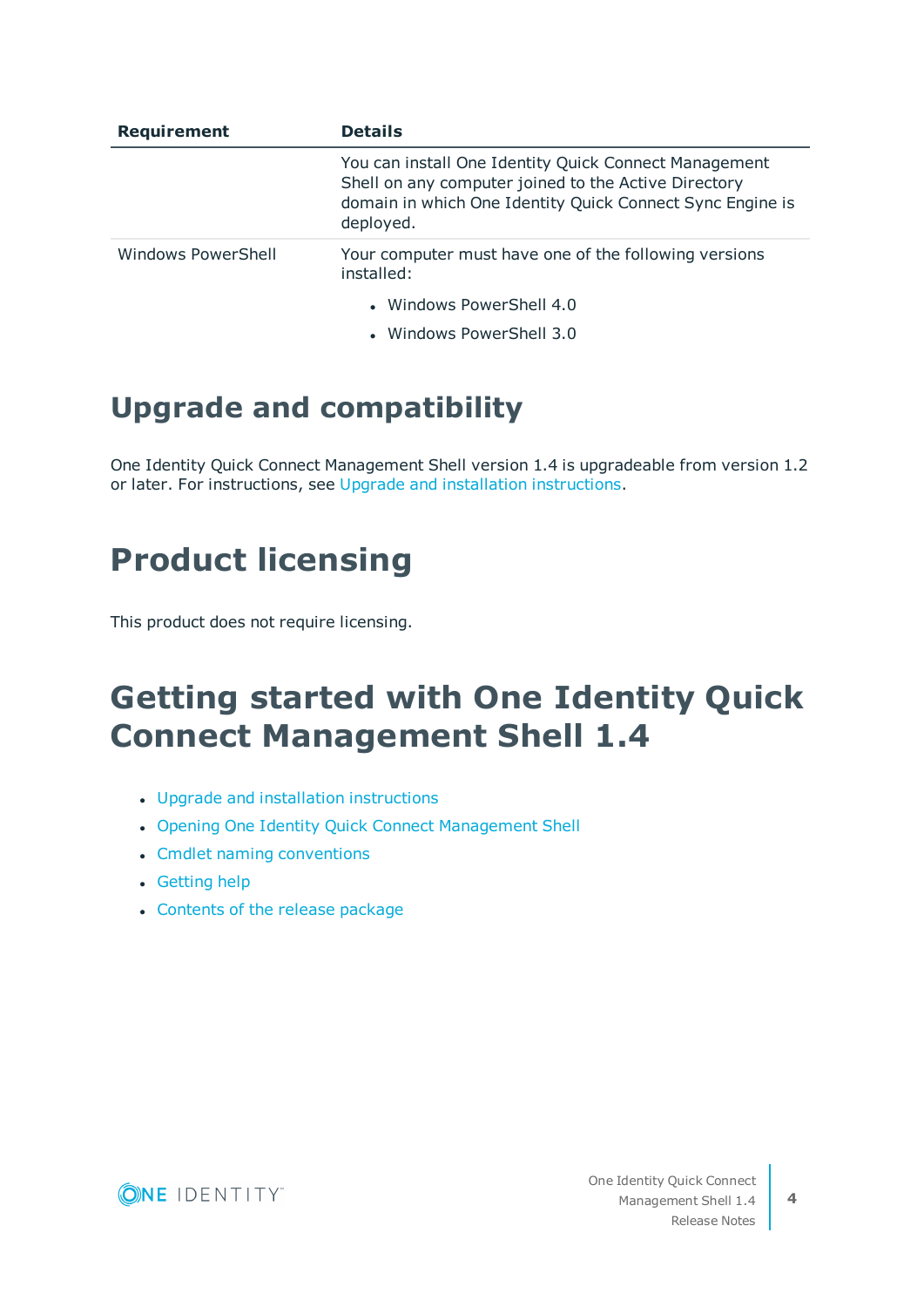### <span id="page-4-0"></span>**Upgrade and installation instructions**

#### *To upgrade One Identity Quick Connect Management Shell*

- 1. On the computer on which an earlier version of One Identity Quick Connect Management Shell is installed, do one of the following:
	- <sup>l</sup> In a 32-bit edition of Windows, run the **QuickConnectManagementShell\_ x86.msi file**.
	- <sup>l</sup> In a 64-bit edition of Windows, run the **QuickConnectManagementShell\_ x64.msi file**.

Both these files are supplied with the One Identity Quick Connect Management Shell installation package.

2. Step through the wizard to complete the upgrade.

#### *To install One Identity Quick Connect Management Shell*

- 1. Do one of the following:
	- <sup>l</sup> In a 32-bit edition of Windows, run the **QuickConnectManagementShell\_ x86.msi file**.
	- <sup>l</sup> In a 64-bit edition of Windows, run the **QuickConnectManagementShell\_ x64.msi file**.

Both these files are supplied with the One Identity Quick Connect Management Shell installation package.

<span id="page-4-1"></span>2. Step through the wizard to complete the installation.

### **Opening One Identity Quick Connect Management Shell**

You can open One Identity Quick Connect Management Shell by using either of the following procedures. Each procedure loads the One Identity Quick Connect Management Shell module into Windows PowerShell. If you do not load the One Identity Quick Connect Management Shell module before you run a command (cmdlet) provided by that module, you will receive an error.

#### *To open One Identity Quick Connect Management Shell*

At the Windows PowerShell command prompt, run the following command:

#### **Import-Module QuickConnect**

Alternatively, complete the steps related to your version of Windows:

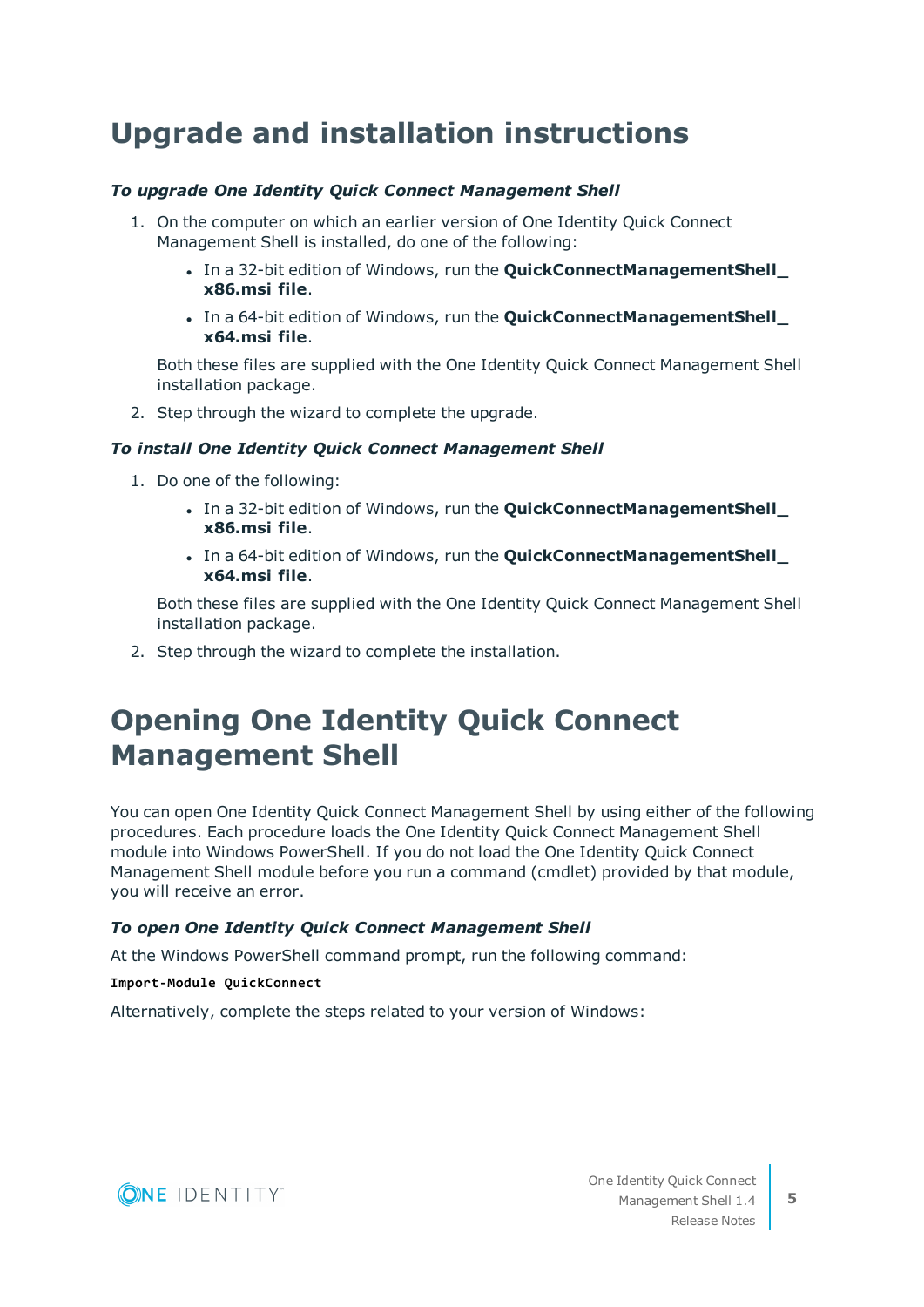#### **Table 3: To open One Identity Quick Connect Management Shell**

**Windows Server 2003, 2003 R2, 2008, Windows Server 2012 or 2008 R2**

- 1. Click **Start**.
- 2. Point to **All Programs | One Identity**.
- 3. Click **One Identity Quick Connect Management Shell**.
- <sup>l</sup> On the **Start** screen, click the **One Identity Quick Connect Management Shell** tile.

Upon the shell start, the console may display a message stating that a certain file published by One Identity is not trusted on your system. This security message indicates that the certificate the file is digitally signed with is not trusted on your computer, so the console requires you to enable trust for the certificate issuer before the file can be run. Press either **R** (Run once) or **A** (Always run). To prevent this message from appearing in the future, it is advisable to choose the second option (**A**).

### <span id="page-5-0"></span>**Cmdlet naming conventions**

All cmdlets are presented in verb-noun pairs. The verb-noun pair is separated by a hyphen (-) without spaces, and the cmdlet nouns are always singular. The verb refers to the action that the cmdlet performs. The noun identifies the entity on which the action is performed. For example, in the **Get-QCObject** cmdlet name, the verb is **Get** and the noun is **OCObject.** All the One Identity Ouick Connect Management Shell cmdlets have the nouns prefixed with QC, to distinguish the One Identity Quick Connect Management Shell cmdlets from those provided by PowerShell itself or by other PowerShell modules.

# <span id="page-5-1"></span>**Getting help**

This section provides instructions on how to get help information for the cmdlets added by One Identity Quick Connect Management Shell to the Windows PowerShell environment.

#### **Table 4: To view help**

| To view this                                                                                       | <b>Run this command</b>   |
|----------------------------------------------------------------------------------------------------|---------------------------|
| A list of all the One Identity Quick Connect<br>Management Shellcmdlets available to the<br>shell. | Get-QCCommand             |
| Information about the parameters and                                                               | Run one of the following: |

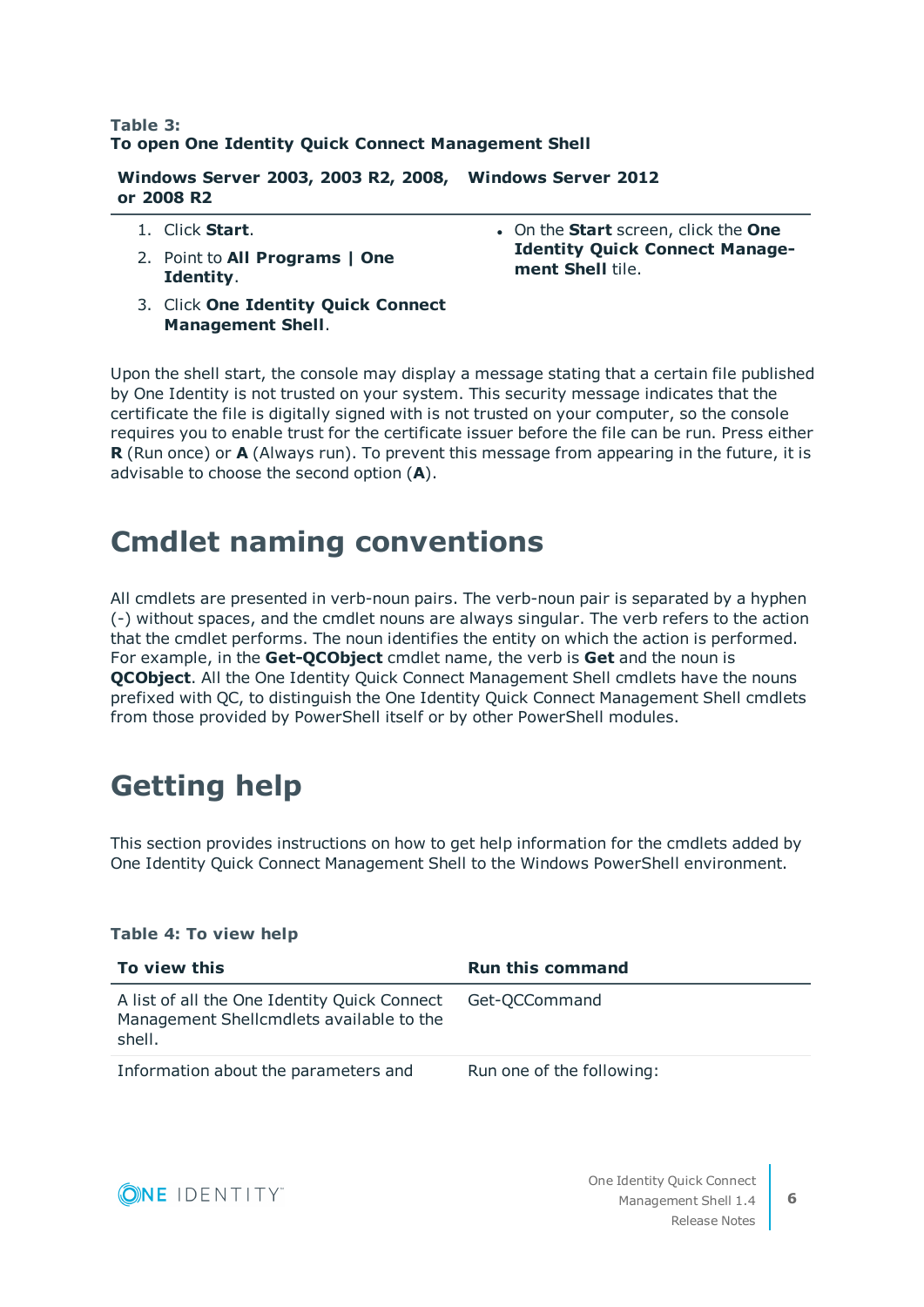| To view this                                                                                                                                                        | <b>Run this command</b>                                                                                                                                                              |
|---------------------------------------------------------------------------------------------------------------------------------------------------------------------|--------------------------------------------------------------------------------------------------------------------------------------------------------------------------------------|
| other components of a One Identity Quick<br>Connect Management Shell cmdlet.                                                                                        | • Get-QCCommand <cmdletname></cmdletname>                                                                                                                                            |
|                                                                                                                                                                     | • Get-Command <cmdletname></cmdletname>                                                                                                                                              |
|                                                                                                                                                                     | You can use wildcard character expansion.<br>For example, to view information about the<br>cmdlets with the names ending in<br>Workflow, run this command: Get-<br>Command *Workflow |
| Basic help information for a One Identity<br>Quick Connect Management Shell cmdlet.                                                                                 | Get-Help <cmdletname></cmdletname>                                                                                                                                                   |
| Detailed help information for a One Identity<br>Quick Connect Management Shell cmdlet,<br>including the descriptions of available<br>parameters and usage examples. | Get-Help <cmdletname> -full</cmdletname>                                                                                                                                             |
| Basic information about how to use the help<br>system in Windows PowerShell, including<br>Help for the One Identity Quick Connect<br>Management Shell.              | Get-Help                                                                                                                                                                             |

### <span id="page-6-0"></span>**Contents of the release package**

The release package contains the following items:

- One Identity Quick Connect Management Shell 1.4 (x86 and x64 installation files)
- Release Notes (this document)

## **Globalization**

This section contains information about installing and operating this product in non-English configurations, such as those needed by customers outside of North America. This section does not replace the materials about supported platforms and configurations found elsewhere in the product documentation. This release is Unicode-enabled and supports any character set. It supports simultaneous operation with multilingual data. This release is targeted to support operations in the following regions: North America, Western Europe and Latin America, Central and Eastern Europe, Far-East Asia, Japan.

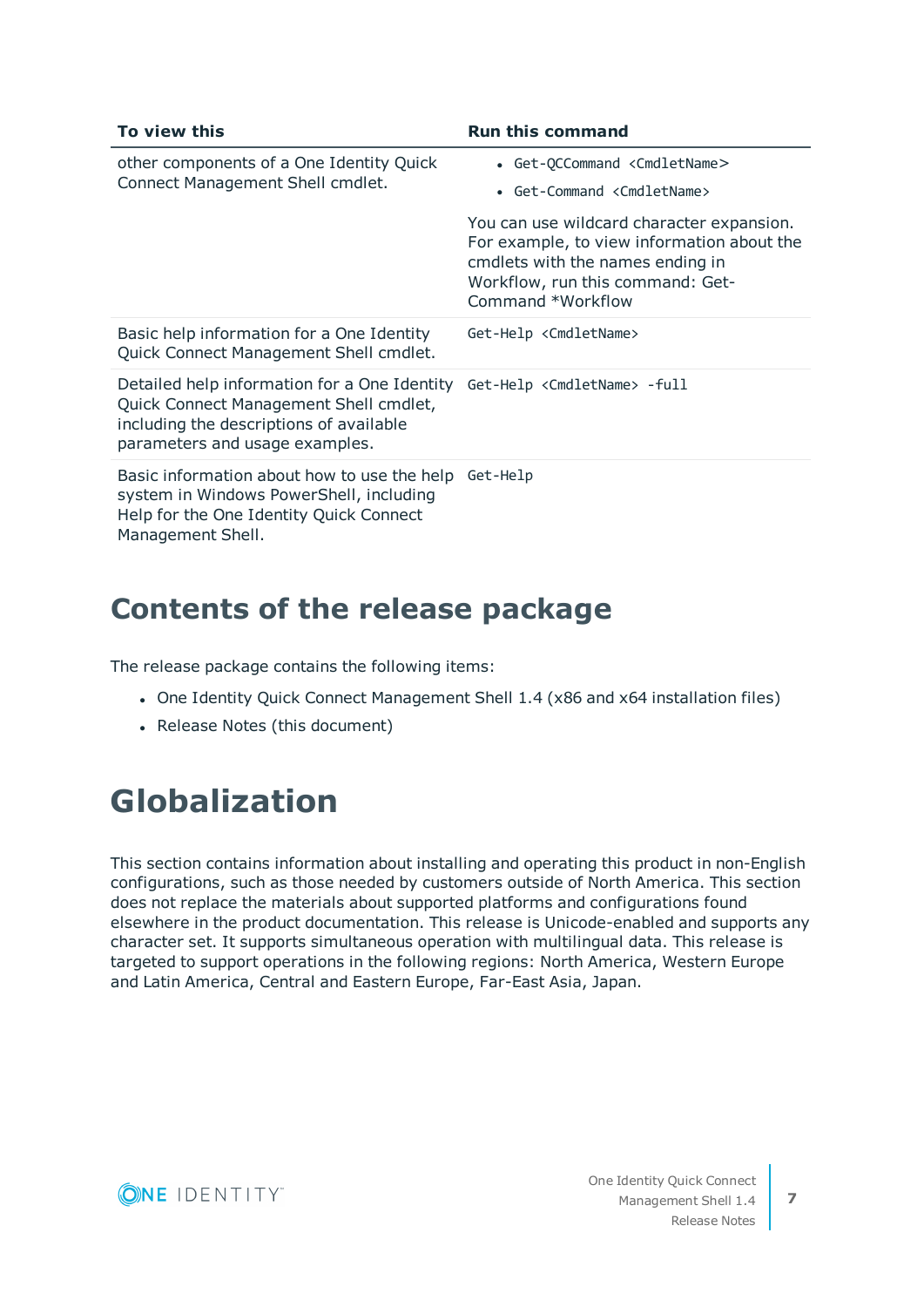## **About us**

## **Contacting us**

For sales or other inquiries, visit <https://www.oneidentity.com/company/contact-us.aspx> or call +1-800-306-9329.

### **Technical support resources**

Technical support is available to One Identity customers with a valid maintenance contract and customers who have trial versions. You can access the Support Portal at [https://support.oneidentity.com/.](https://support.oneidentity.com/)

The Support Portal provides self-help tools you can use to solve problems quickly and independently, 24 hours a day, 365 days a year. The Support Portal enables you to:

- Submit and manage a Service Request
- View Knowledge Base articles
- Sign up for product notifications
- Download software and technical documentation
- View how-to-videos
- Engage in community discussions
- Chat with support engineers online
- View services to assist you with your product

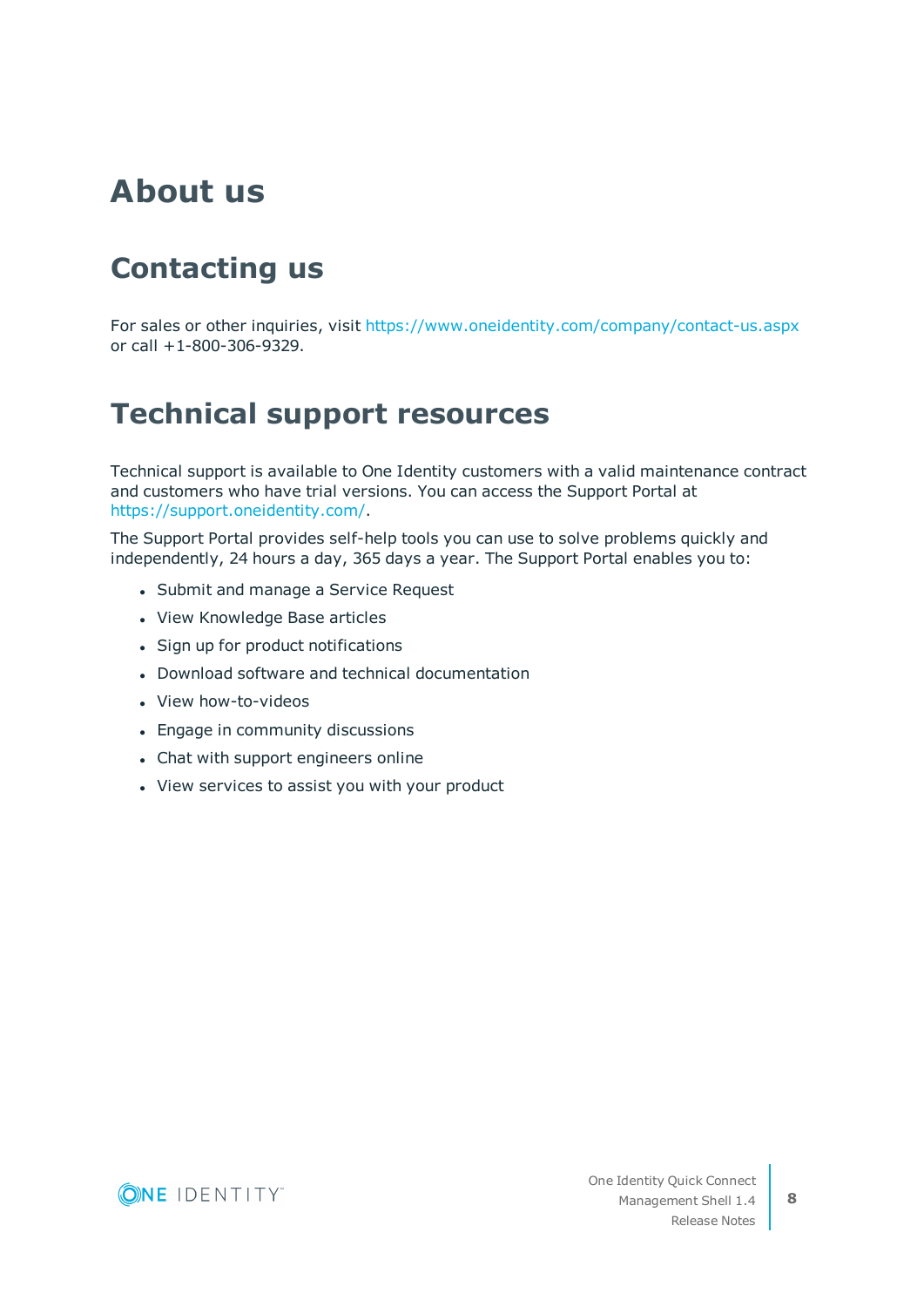#### **Copyright 2017 One Identity LLC.**

#### **ALL RIGHTS RESERVED.**

This guide contains proprietary information protected by copyright. The software described in this guide is furnished under a software license or nondisclosure agreement. This software may be used or copied only in accordance with the terms of the applicable agreement. No part of this guide may be reproduced or transmitted in any form or by any means, electronic or mechanical, including photocopying and recording for any purpose other than the purchaser's personal use without the written permission of One Identity LLC .

The information in this document is provided in connection with One Identity products. No license, express or implied, by estoppel or otherwise, to any intellectual property right is granted by this document or in connection with the sale of One Identity LLC products. EXCEPT AS SET FORTH IN THE TERMS AND CONDITIONS AS SPECIFIED IN THE LICENSE AGREEMENT FOR THIS PRODUCT, ONE IDENTITY ASSUMES NO LIABILITY WHATSOEVER AND DISCLAIMS ANY EXPRESS, IMPLIED OR STATUTORY WARRANTY RELATING TO ITS PRODUCTS INCLUDING, BUT NOT LIMITED TO, THE IMPLIED WARRANTY OF MERCHANTABILITY, FITNESS FOR A PARTICULAR PURPOSE, OR NON-INFRINGEMENT. IN NO EVENT SHALL ONE IDENTITY BE LIABLE FOR ANY DIRECT, INDIRECT, CONSEQUENTIAL, PUNITIVE, SPECIAL OR INCIDENTAL DAMAGES (INCLUDING, WITHOUT LIMITATION, DAMAGES FOR LOSS OF PROFITS, BUSINESS INTERRUPTION OR LOSS OF INFORMATION) ARISING OUT OF THE USE OR INABILITY TO USE THIS DOCUMENT, EVEN IF ONE IDENTITY HAVE BEEN ADVISED OF THE POSSIBILITY OF SUCH DAMAGES. One Identity make no representations or warranties with respect to the accuracy or completeness of the contents of this document and reserves the right to make changes to specifications and product descriptions at any time without notice. One Identity do not make any commitment to update the information contained in this document.

If you have any questions regarding your potential use of this material, contact:

One Identity LLC.

Attn: LEGAL Dept

4 Polaris Way

Aliso Viejo, CA 92656

Refer to our Web site [\(http://www.OneIdentity.com](http://www.oneidentity.com/)) for regional and international office information.

#### **Patents**

One Identity is proud of our advanced technology. Patents and pending patents may apply to this product. For the most current information about applicable patents for this product, please visit our website at [http://www.OneIdentity.com/legal/patents.aspx.](http://www.oneidentity.com/legal/patents.aspx)

#### **Trademarks**

One Identity and the One Identity logo are trademarks and registered trademarks of One Identity LLC. in the U.S.A. and other countries. For a complete list of One Identity trademarks, please visit our website at [www.OneIdentity.com/legal.](http://www.oneidentity.com/legal) All other trademarks are the property of their respective owners.

#### **Legend**

- **WARNING: A WARNING icon indicates a potential for property damage, personal injury, or death.**
- **CAUTION: A CAUTION icon indicates potential damage to hardware or loss of data if instructions are not followed.**
- IMPORTANT, NOTE, TIP, MOBILE, or VIDEO: An information icon indicates supporting information.